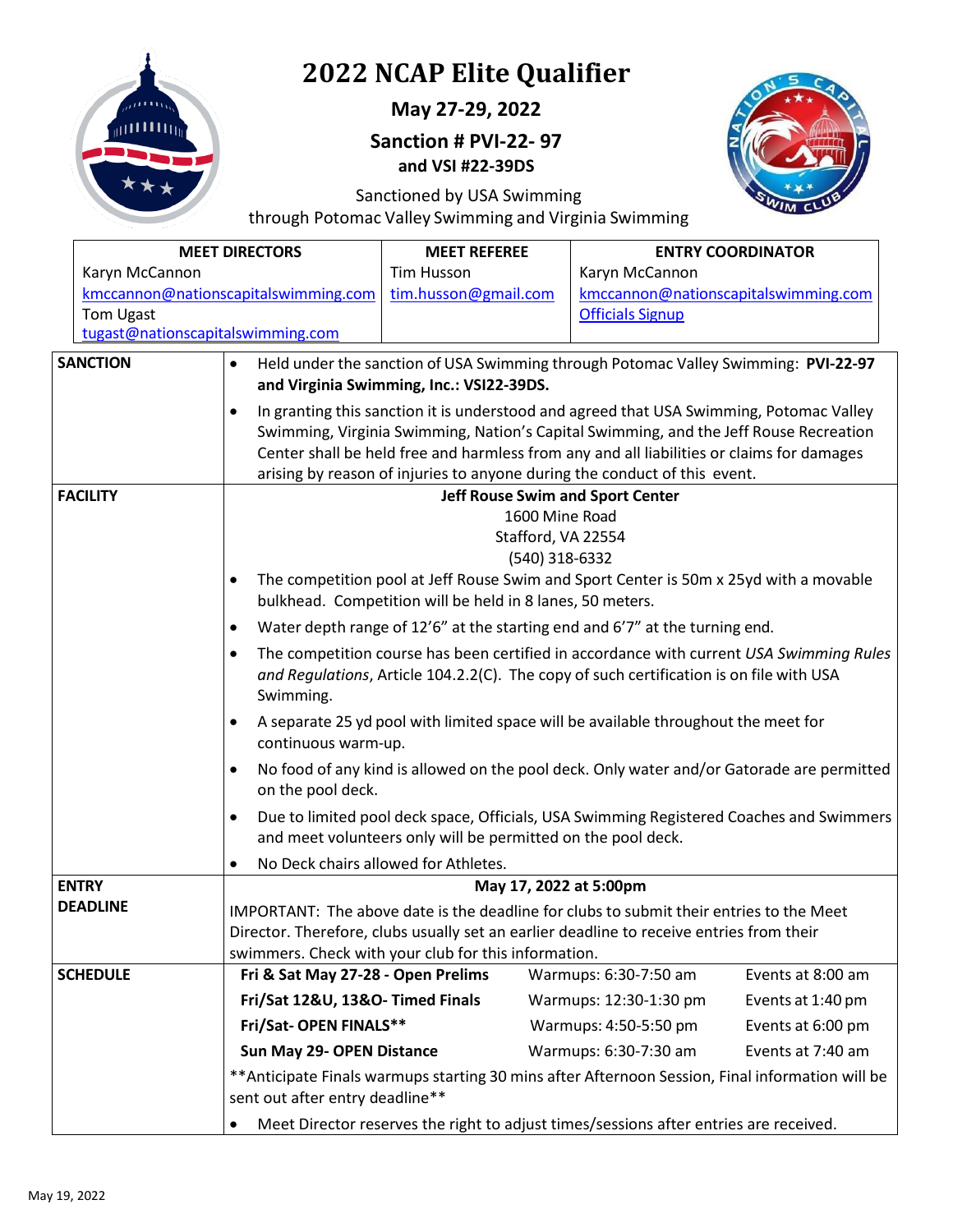| <b>ELIGIBILITY</b>    | $\bullet$ | Open to all USA Swimming athletes from invited teams who meet the established NST                                                                                                   |
|-----------------------|-----------|-------------------------------------------------------------------------------------------------------------------------------------------------------------------------------------|
|                       |           | Qualifying Times. Email the ENTRY COORDINATOR Karyn McCannon                                                                                                                        |
|                       |           | (kmccannon@nationscapitalswimming.com) for an Invitation.                                                                                                                           |
|                       | ٠         | The Qualifying Time Period is September 1, 2019 thru the entry deadline.                                                                                                            |
|                       | $\bullet$ | No swimmer will be permitted to compete in the meet unless the swimmer is registered as                                                                                             |
|                       |           | an athlete member of USA Swimming as provided in USA Swimming Rules and Regulations                                                                                                 |
|                       |           | Article 302.                                                                                                                                                                        |
|                       |           | Swimmers may only participate in their own age group, based upon their age on the first                                                                                             |
|                       |           | day of the meet.                                                                                                                                                                    |
| <b>DISABILITY</b>     | $\bullet$ | PVS and host clubs along with their meet directors are committed to the Inclusion Policy as                                                                                         |
| <b>SWIMMERS</b>       |           | adopted by the PVS BOD. Athletes with a disability are welcomed and are asked to provide                                                                                            |
|                       |           | advance notice of desired accommodations to the Meet Director. The athlete (or athlete's<br>coach) is also responsible for notifying the session referee of any disability prior to |
|                       |           | competition.                                                                                                                                                                        |
| <b>TIMING SYSTEM</b>  | $\bullet$ | Automatic timing (touchpads primary) will be used.                                                                                                                                  |
| COVID-19              | $\bullet$ | An inherent risk of exposure to COVID-19 exists in any public place where people are                                                                                                |
| <b>CONSIDERATIONS</b> |           | present. COVID-19 is a contagious disease that can lead to severe illness and death.                                                                                                |
|                       |           | According to the Centers for Disease Control and Prevention, senior citizens and individuals                                                                                        |
|                       |           | with underlying medical conditions are especially vulnerable.                                                                                                                       |
|                       | ٠         | USA Swimming, Inc., cannot prevent you (or your child(ren)) from becoming exposed to,                                                                                               |
|                       |           | contracting, or spreading COVID-19 while participating in USA Swimming sanctioned                                                                                                   |
|                       |           | events. It is not possible to prevent against the presence of the disease. Therefore, if you                                                                                        |
|                       |           | choose to participate in a USA Swimming sanctioned event, you may be exposing yourself<br>to and/or increasing your risk of contracting or spreading COVID-19.                      |
|                       | ٠         | BY ATTENDING OR PARTICIPATING IN THIS COMPETITION, YOU VOLUNTARILY ASSUME ALL                                                                                                       |
|                       |           | RISKS ASSOCIATED WITH EXPOSURE TO COVID-19 AND FOREVER RELEASE AND HOLD                                                                                                             |
|                       |           | HARMLESS USA SWIMMING, POTOMAC VALLEY SWIMMING, VIRGINIA SWIMMING,                                                                                                                  |
|                       |           | NATION'S CAPITAL SWIM CLUB, AND JEFF ROUSE CENTER AND EACH OF THEIR OFFICERS,                                                                                                       |
|                       |           | DIRECTORS, AGENTS, EMPLOYEES OR OTHER REPRESENTATIVES FROM ANY LIABILITY OR                                                                                                         |
|                       |           | CLAIMS INCLUDING FOR PERSONAL INJURIES, DEATH, DISEASE OR PROPERTY LOSSES, OR                                                                                                       |
|                       |           | ANY OTHER LOSS, INCLUDING BUT NOT LIMITED TO CLAIMS OF NEGLIGENCE AND GIVE UP<br>ANY CLAIMS YOU MAY HAVE TO SEEK DAMAGES, WHETHER KNOWN OR UNKNOWN,                                 |
|                       |           | FORESEEN OR UNFORESEEN, IN CONNECTION WITH EXPOSURE, INFECTION, AND/OR                                                                                                              |
|                       |           | SPREAD OF COVID-19 RELATED TO PARTICIPATION IN THIS COMPETITION.                                                                                                                    |
|                       | ٠         | We have taken enhanced health and safety measures for all attending this meet, however                                                                                              |
|                       |           | we cannot guarantee that you will not become infected with COVID-19. All attending this                                                                                             |
|                       |           | meet must follow all posted instructions while in attendance. An inherent risk of exposure                                                                                          |
|                       |           | to COVID-19 exists in any public place where people are present. By attending this meet,                                                                                            |
|                       |           | you acknowledge the contagious nature of COVID-19 and voluntarily assume all risks                                                                                                  |
|                       |           | related to exposure to COVID-19.                                                                                                                                                    |
|                       | ٠         | By choosing to attend this meet you agree to comply with all health and safety mandates                                                                                             |
|                       |           | and guidelines of USA Swimming, Potomac Valley Swimming, the Commonwealth of<br>Virginia, and Stafford County.                                                                      |
| COVID-19              | $\bullet$ | No one with symptoms of COVID-19 will be permitted in the facility.                                                                                                                 |
| <b>PROTOCOLS</b>      | ٠         | Athletes should arrive and depart in their suits. Locker room use should be minimized.                                                                                              |
|                       |           | Specific bathrooms will be available for coach/official/volunteer/spectator use.                                                                                                    |
|                       | ٠         | All attendees (swimmers, coaches, officials and volunteers) must bring their own water                                                                                              |
|                       |           | bottle and snacks. Limited hospitality may be provided.                                                                                                                             |
|                       | ٠         | A Clerk of Course may be utilized for some sessions and/or specific events.                                                                                                         |
|                       |           |                                                                                                                                                                                     |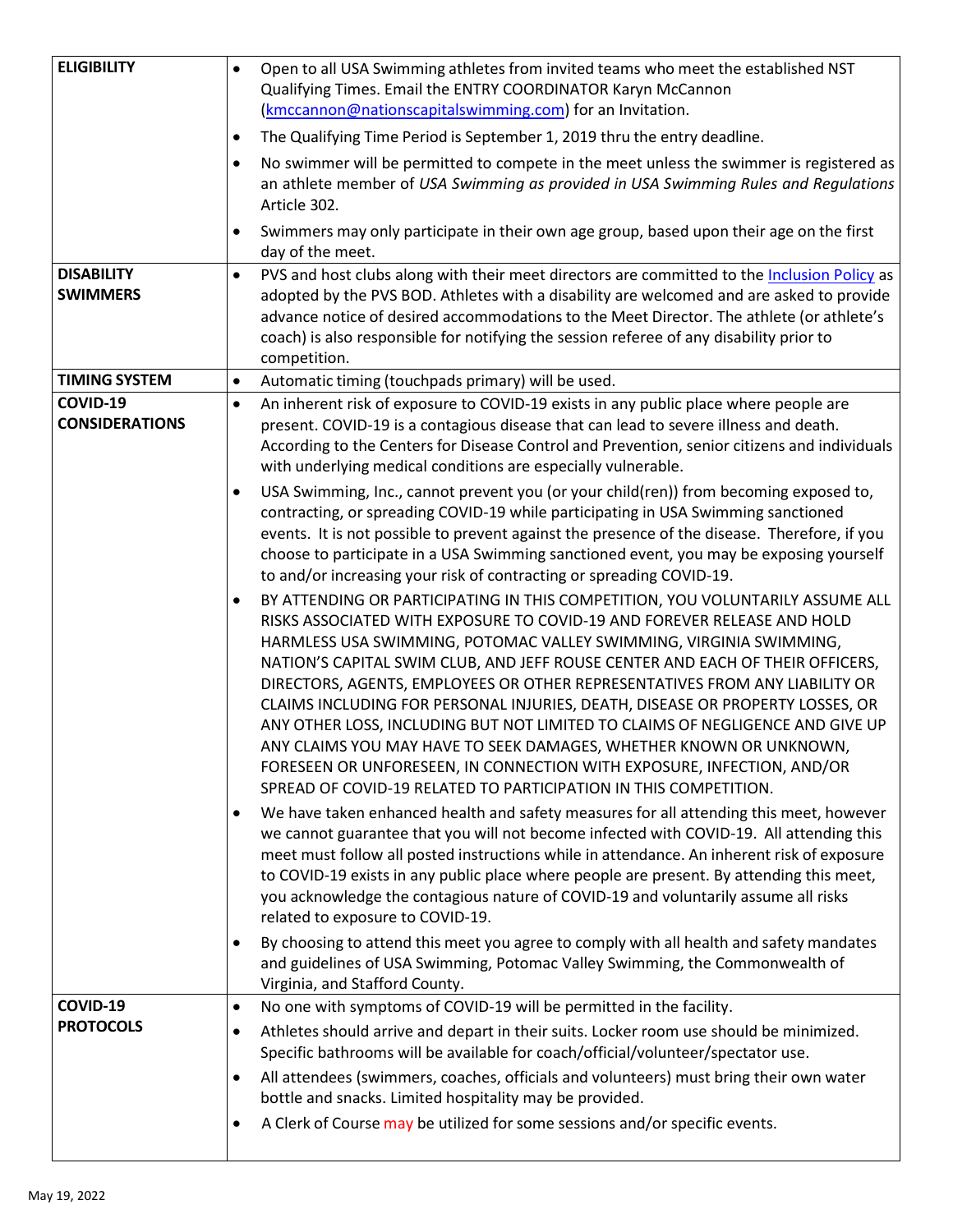|                    |           | Attendees will enter the facility through the side doors. Swimmers, coaches, officials, and<br>volunteers will exit the facility through the side door by the splash pool. Spectators will<br>enter and exit the facility using the main doors.                                                                                                                                                                                        |
|--------------------|-----------|----------------------------------------------------------------------------------------------------------------------------------------------------------------------------------------------------------------------------------------------------------------------------------------------------------------------------------------------------------------------------------------------------------------------------------------|
|                    | $\bullet$ | All attendees (athletes, coaches, officials, volunteers, and spectators) are encouraged to<br>wear masks to enter the facility and at all times when inside the facility, with the exception<br>of athletes when competing or warming up.                                                                                                                                                                                              |
|                    | $\bullet$ | The meet will be limited to a maximum of 600 swimmers per session.                                                                                                                                                                                                                                                                                                                                                                     |
|                    | $\bullet$ | Spectators will be permitted.                                                                                                                                                                                                                                                                                                                                                                                                          |
|                    |           | No personal chairs are allowed in the spectator area or in the lobby.<br>$\circ$<br>No one is permitted to stand in the aisle. Spectators must be seated.<br>$\circ$<br>Seating may be limited.<br>$\circ$<br>Please be considerate of others wishing to view their swimmer's races. Please exit<br>$\circ$                                                                                                                            |
|                    |           | the spectator area to allow for others to be seated.                                                                                                                                                                                                                                                                                                                                                                                   |
|                    | $\bullet$ | We request that all attendees notify the meet director as quickly as possible should they<br>test positive for COVID-19, show symptoms or have been in contact with anyone exposed<br>or tested positive for COVID-19 after attending the meet.                                                                                                                                                                                        |
|                    | $\bullet$ | Any attendee failing or refusing to comply with any of these protocols will be prohibited<br>from entering the facility and/or asked to leave the facility.                                                                                                                                                                                                                                                                            |
| <b>RULES</b>       | $\bullet$ | Current USA Swimming rules shall govern this meet.                                                                                                                                                                                                                                                                                                                                                                                     |
|                    | $\bullet$ | All applicable adults participating in or associated with this meet acknowledge that they<br>are subject to the provisions of the USA Swimming Minor Athlete Abuse Prevention Policy<br>("MAAPP"), and that they understand that compliance with the MAAPP policy is a<br>condition of participation in the conduct of this competition.                                                                                               |
|                    | $\bullet$ | No on-deck USA Swimming registration is permitted.                                                                                                                                                                                                                                                                                                                                                                                     |
|                    | $\bullet$ | In compliance with USA Swimming Rules and Regulations, the use of audio or visual<br>recording devices, including a cell phone is not permitted in the changing areas, rest rooms<br>or locker rooms. Per PVS policy, the use of equipment capable of taking pictures (e.g., cell<br>phones, cameras, etc.) is banned from behind the starting blocks during the entire meet,<br>including warm up, competition and cool down periods. |
|                    | $\bullet$ | Deck changes are prohibited.                                                                                                                                                                                                                                                                                                                                                                                                           |
|                    |           | Any swimmer entered in the meet must be certified by a USA Swimming member coach as<br>being proficient in performing a racing start or must start each race from within the water.<br>When unaccompanied by a member-coach, it is the responsibility of the swimmer or the<br>swimmer's legal guardian to ensure compliance with this requirement.                                                                                    |
|                    | $\bullet$ | Operation of a drone or any other flying devices is prohibited over the venue (pools,<br>athlete/coach areas, spectator areas and open ceiling locker rooms) any time athletes,<br>coaches, officials and/or spectators are present.                                                                                                                                                                                                   |
|                    | $\bullet$ | Dive-over starts will be used for all preliminary and timed final events.                                                                                                                                                                                                                                                                                                                                                              |
|                    | $\bullet$ | The Meet Director and the PVS Technical Committee reserve the right to limit events,<br>heats, swimmers or adjust the format to conform with the 4-hour provision for sessions<br>that include 12 &U events per Rule 205.3.1F.                                                                                                                                                                                                         |
| <b>EVENT RULES</b> | $\bullet$ | Contestants may enter a maximum of seven (7) individual events with no more than three<br>(3) Individual events per day. Swimmers shall compete at the age attained on the first day<br>of the meet.                                                                                                                                                                                                                                   |
|                    |           | Meet staff reserves the option to utilize CHASE STARTS during prelims or timed finals<br>session, depending upon officials staffing.                                                                                                                                                                                                                                                                                                   |
|                    |           | The host team may enter additional swimmers who do not meet the qualifying times to<br>help with meet volunteer work force.                                                                                                                                                                                                                                                                                                            |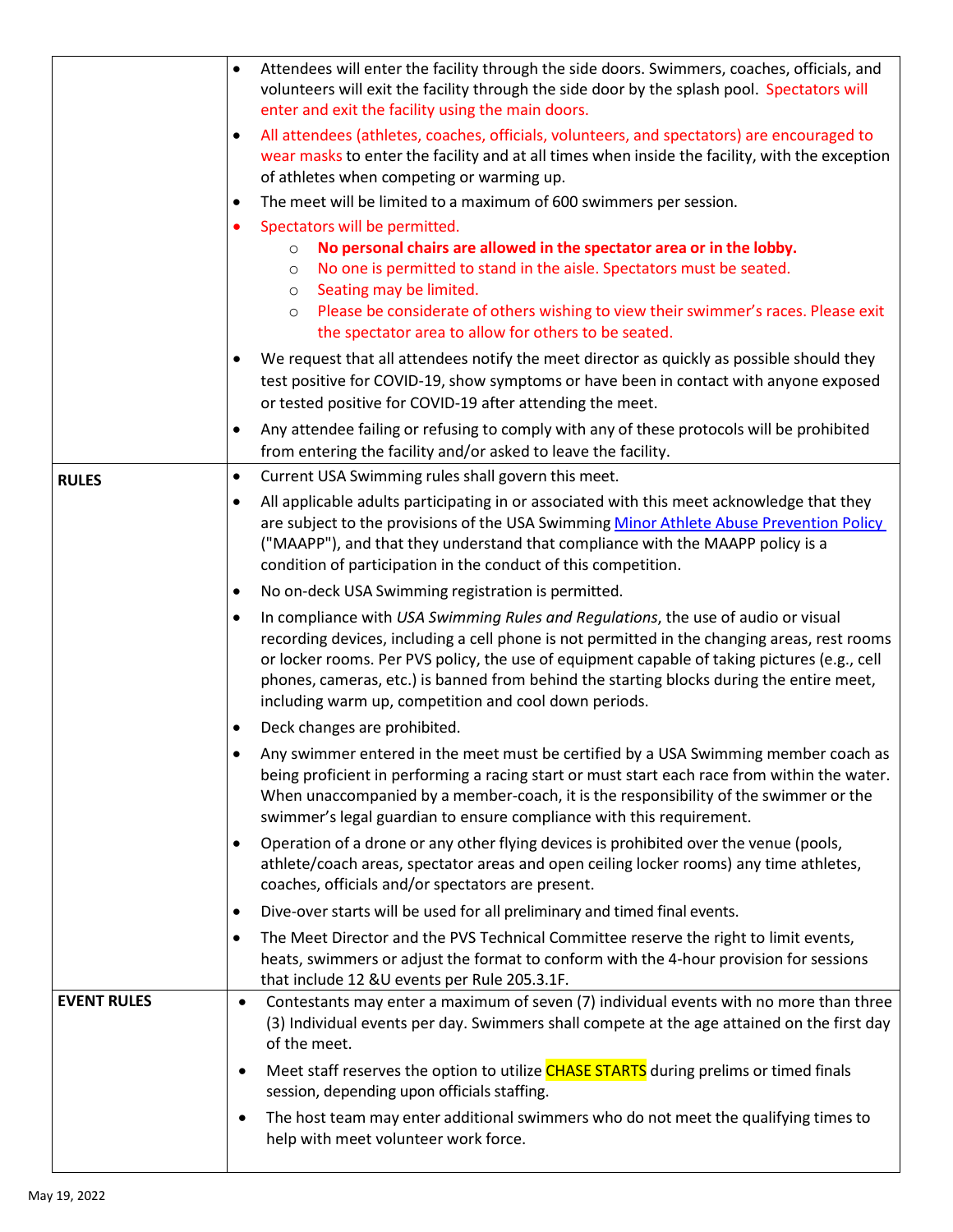|                                          |           | The Meet Director reserves the right to adjust warm-up times and start times for all<br>sessions after entries are received.                                                                                                                                                                                                                                                                                                                  |
|------------------------------------------|-----------|-----------------------------------------------------------------------------------------------------------------------------------------------------------------------------------------------------------------------------------------------------------------------------------------------------------------------------------------------------------------------------------------------------------------------------------------------|
|                                          |           | The Open 400 Free, 400 IM, 800 Free, and 1500 Free are Timed Finals and will swim fastest<br>to slowest. Sunday Distance events may be limited to 5 heats each, women and men, for<br>both the 400 Free and 400 IM. If entries are limited, athletes will be notified to select an<br>alternate event.                                                                                                                                        |
|                                          |           | Swimmers must provide their own timer for the 400 Free, 400 IM, 800 Free, and 1500<br>Free. Swimmers must provide their own counter (if desired) for the 800 Free and 1500<br>Free.                                                                                                                                                                                                                                                           |
|                                          |           | All Open individual events on Friday and Saturday are Prelims and Finals, with a "C" final,<br>"B" final and "A" final heat.                                                                                                                                                                                                                                                                                                                  |
|                                          |           | All 12& Under, 11& Over, and 13& Over afternoon events are timed finals.                                                                                                                                                                                                                                                                                                                                                                      |
|                                          | $\bullet$ | LCM times will be the conforming times for this meet. SCY times will be seeded after LCM<br>times.                                                                                                                                                                                                                                                                                                                                            |
|                                          |           | 12& Under swimmers may only enter one (1) session per day.                                                                                                                                                                                                                                                                                                                                                                                    |
| <b>BONUS EVENTS</b>                      | $\bullet$ | Swimmers qualifying for 2 or more events at the OPEN QUALIFYING TIME may enter<br>further events to reach the maximum 7 events for the meet. These should be marked<br>Bonus. Bonus entries will be seeded last.                                                                                                                                                                                                                              |
|                                          |           | Swimmers qualifying for 2 or more events at the 12&under, 11&Over, or 13& Over (Timed<br>Final) standards may enter further events to reach the maximum 7 events for the meet.<br>These should be marked Bonus. Bonus entries will be seeded last.                                                                                                                                                                                            |
|                                          | $\bullet$ | NO BONUS ENTRIES ARE PERMITTED IN THE 400 IM, 400 FREE, 800 FREE or 1500 FREE.                                                                                                                                                                                                                                                                                                                                                                |
| <b>POSITIVE CHECK IN</b>                 | $\bullet$ | All 200 meter and longer events may be positive check in. The Meet Manager reserves the<br>right to Positive Check-in the 100 meter events in the interest of manageable timelines.                                                                                                                                                                                                                                                           |
|                                          | $\bullet$ | For those events requiring positive check-in, athletes shall designate their intention to<br>swim the event on the forms provided at the scratch table. Athletes who have not<br>checked-in prior to the specified time will be not be seeded into the event. Athletes who<br>have checked-in, have been seeded, and fail to swim the event will be barred from their<br>next scheduled individual event, unless excused by the Meet Referee. |
| <b>WARM-UP</b>                           | $\bullet$ | The prescribed PVS warm-up procedures and safety policies will be followed. The Meet                                                                                                                                                                                                                                                                                                                                                          |
|                                          |           | Director may determine the structure of warm-up, including times/lane assignments.                                                                                                                                                                                                                                                                                                                                                            |
| <b>SUPERVISION</b>                       | ٠         | Coaches are responsible for ensuring that their team areas are clean of any debris at the<br>conclusion of each meet session.                                                                                                                                                                                                                                                                                                                 |
| <b>SEEDING</b>                           | $\bullet$ | The Open 400 Free, 400 IM, 800 FREE and 1500 FREE are Timed Finals and will swim fastest<br>to slowest. All other prelim/final events as well as the Timed Final afternoon events will be<br>swum slowest to fastest.                                                                                                                                                                                                                         |
| <b>WITHDRAWING FROM</b><br><b>FINALS</b> | $\bullet$ | If you do not wish to swim in the Final, you may "Scratch" from the event by following the<br>proper procedure: You must fill out and sign a PVS Finals Scratch Slip within 30 minutes of<br>the announcement of qualifiers for "A", "B", and "C" finals.                                                                                                                                                                                     |
|                                          | $\bullet$ | You may declare an "Intent to Scratch". You must fill out and sign a Scratch Slip within 30<br>minutes of the announcement of qualifiers, marking the appropriate space for "intent."<br>You must" confirm" this intent on the Scratch Slip within 30 minutes after the conclusion<br>of your last preliminary event of the day or you will be automatically seeded into the<br>event.                                                        |
|                                          | $\bullet$ | If an athlete fails to properly scratch from an event and does not appear for the Final<br>event, he/she shall be barred from further competition for the remainder of the meet.                                                                                                                                                                                                                                                              |
| <b>PROGRAMS</b>                          | $\bullet$ | Hard Copy Programs for parents and spectators will NOT be available for sale. Programs for<br>the entire meet will be available on MEET MOBILE for \$10 for the weekend. For positive<br>check-in events, seeded heats will be sent to Meet Mobile as soon as possible after the check<br>in deadline.                                                                                                                                        |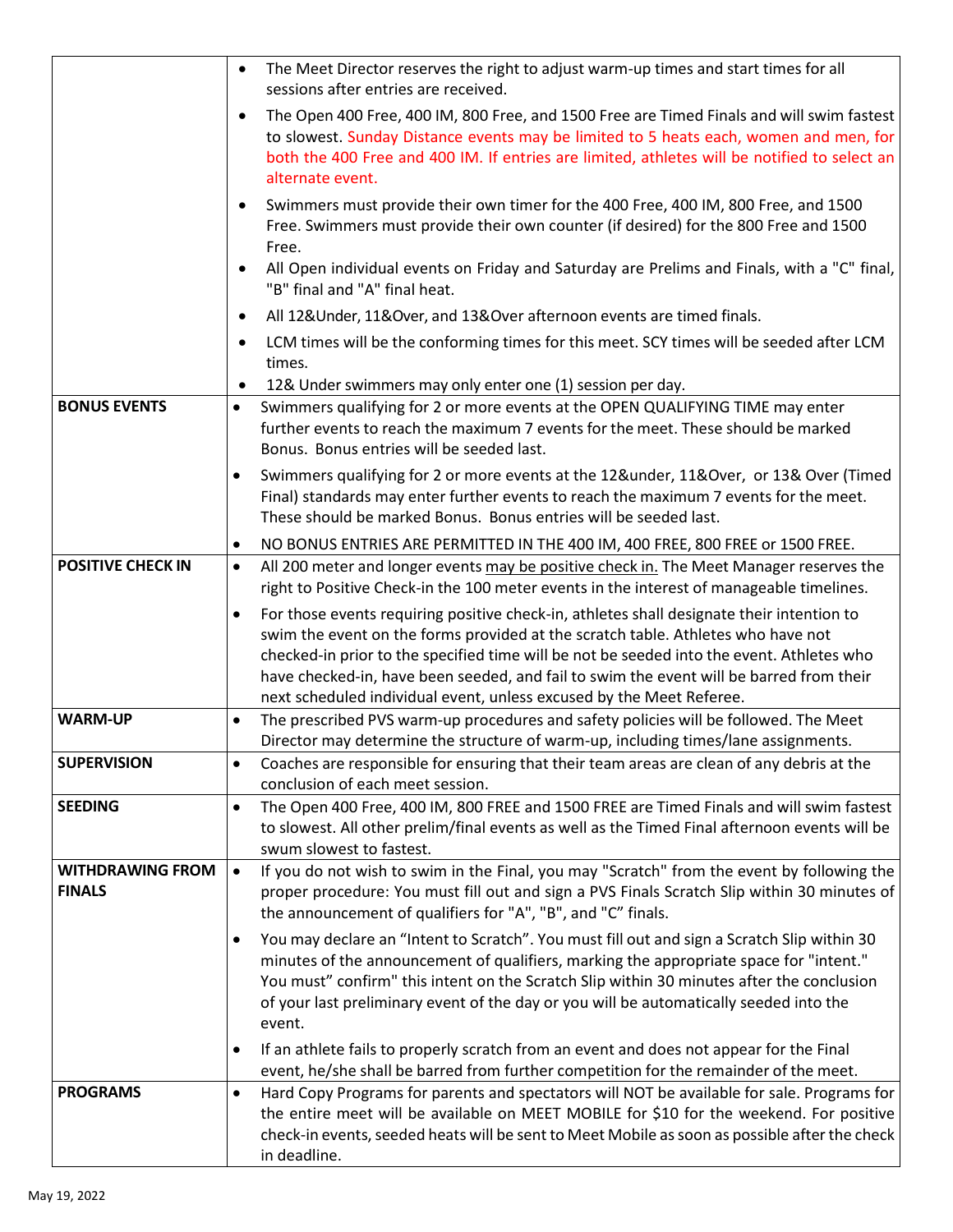| <b>CREDENTIALS</b>      | $\bullet$                                                                                                                                                                                                                                   | Parents not working the meet as a deck official, volunteer timer or other position are not<br>permitted on deck. Only athletes, USA Swimming certified coaches, and deck officials will be<br>permitted on deck. Coaches and Officials should have proof of active USA Swimming<br>memberships with them at all times.              |  |  |  |  |  |  |
|-------------------------|---------------------------------------------------------------------------------------------------------------------------------------------------------------------------------------------------------------------------------------------|-------------------------------------------------------------------------------------------------------------------------------------------------------------------------------------------------------------------------------------------------------------------------------------------------------------------------------------|--|--|--|--|--|--|
| <b>SPECTATOR</b>        | $\bullet$                                                                                                                                                                                                                                   | There is no Spectator entry fee.                                                                                                                                                                                                                                                                                                    |  |  |  |  |  |  |
| <b>ENTRY FEE</b>        | ٠                                                                                                                                                                                                                                           | The Jeff Rouse Swim and Sport Center Concessions Stand will be open during the meet.                                                                                                                                                                                                                                                |  |  |  |  |  |  |
| <b>OFFICIALS</b>        | $\bullet$                                                                                                                                                                                                                                   | All certified officials wishing to volunteer for this meet should fill out the Officials Sign Up<br>prior to May 20 <sup>th</sup> , 2022. If there are any questions, issues accessing the application, or<br>officials wishing to volunteer after May 16th should contact the Meet Referee, Tim Husson<br>(tim.husson@gmail.com)   |  |  |  |  |  |  |
|                         | ٠                                                                                                                                                                                                                                           | Officials volunteering for this meet should sign in at the recording table prior to the start of<br>warm-ups. Certified officials who have not previously volunteered should contact the<br>referee upon arrival to make their services available. A comprehensive officials briefing<br>will precede each session during warm-ups. |  |  |  |  |  |  |
| <b>TIMERS</b>           | ٠                                                                                                                                                                                                                                           | Clubs and sites will be required to provide timers in proportion to the number of swimmers<br>they have entered in each session.                                                                                                                                                                                                    |  |  |  |  |  |  |
|                         | ٠                                                                                                                                                                                                                                           | Timer assignments will be determined before the meet and will be posted online at<br>nationscapitalswimming.com and emailed to all participating clubs.                                                                                                                                                                             |  |  |  |  |  |  |
| <b>ENTRY PROCEDURES</b> | $\bullet$                                                                                                                                                                                                                                   | Entries should be submitted by email to the ENTRY COORDINATOR Karyn McCannon<br>(kmccannon@nationscapitalswimming.com).                                                                                                                                                                                                             |  |  |  |  |  |  |
|                         |                                                                                                                                                                                                                                             | Long Course entry times are considered conforming times for this meet and will be seeded<br>ahead of SC entry times. Entry Times must be achieved no earlier than September 1, 2019.                                                                                                                                                |  |  |  |  |  |  |
|                         | Include in the subject of the email, "2022 NCAP Elite Qualifier - ****" with the club's initials<br>$\bullet$<br>in place of the asterisks. If your club submits multiple entry files include training site in the<br>subject of the email. |                                                                                                                                                                                                                                                                                                                                     |  |  |  |  |  |  |
|                         | ٠                                                                                                                                                                                                                                           | Include in entry email: entry file, report of entries by name, report of entries by event.                                                                                                                                                                                                                                          |  |  |  |  |  |  |
|                         | ٠                                                                                                                                                                                                                                           | In the body of your email provide entry numbers (girls, boys, totals), contact information<br>(email, phone, officials contact).                                                                                                                                                                                                    |  |  |  |  |  |  |
|                         | ٠                                                                                                                                                                                                                                           | Entries directly from individual team members will not be accepted.                                                                                                                                                                                                                                                                 |  |  |  |  |  |  |
|                         | $\bullet$                                                                                                                                                                                                                                   | Entries by phone or fax will not be accepted.                                                                                                                                                                                                                                                                                       |  |  |  |  |  |  |
|                         | $\bullet$                                                                                                                                                                                                                                   | The Meet Director will acknowledge receipt by return email within 24 hours. If<br>acknowledgement is not received in a timely manner, please contact the Meet Director.                                                                                                                                                             |  |  |  |  |  |  |
|                         | $\bullet$                                                                                                                                                                                                                                   | No late/deck entries are permitted for this meet. Absolutely NO "NT" entries will be<br>accepted, including bonus entries.                                                                                                                                                                                                          |  |  |  |  |  |  |
|                         | $\bullet$                                                                                                                                                                                                                                   | TEAMS SENDING ENTRIES FROM TEAM UNIFY are requested to include a PDF copy of<br>entries to confirm bonus events, as TU removes that designation before importing into<br>Hy-Tek. (Please send report by Athlete Name).                                                                                                              |  |  |  |  |  |  |
|                         | $\bullet$                                                                                                                                                                                                                                   | Any club that enters an unregistered or improperly registered athlete, falsifies an entry in<br>any way, or permits an unregistered coach to represent them will be fined the sum of \$100<br>by PVS and no further entries will be accepted from that club until the said fine is paid.                                            |  |  |  |  |  |  |
| <b>ENTRY FEES</b>       |                                                                                                                                                                                                                                             | Per Swimmer Surcharge:<br>\$10.00<br>\$2.50<br>VSI Surcharge:<br>Individual event fee:<br>\$10.00                                                                                                                                                                                                                                   |  |  |  |  |  |  |
|                         | $\bullet$                                                                                                                                                                                                                                   | Make checks payable to Nation's Capital Swimming (NCAP). Checks may be mailed to:<br>Nation's Capital Swimming<br>Attn: Karyn McCannon<br>8101 Wolftrap Rd<br>Vienna VA 22182                                                                                                                                                       |  |  |  |  |  |  |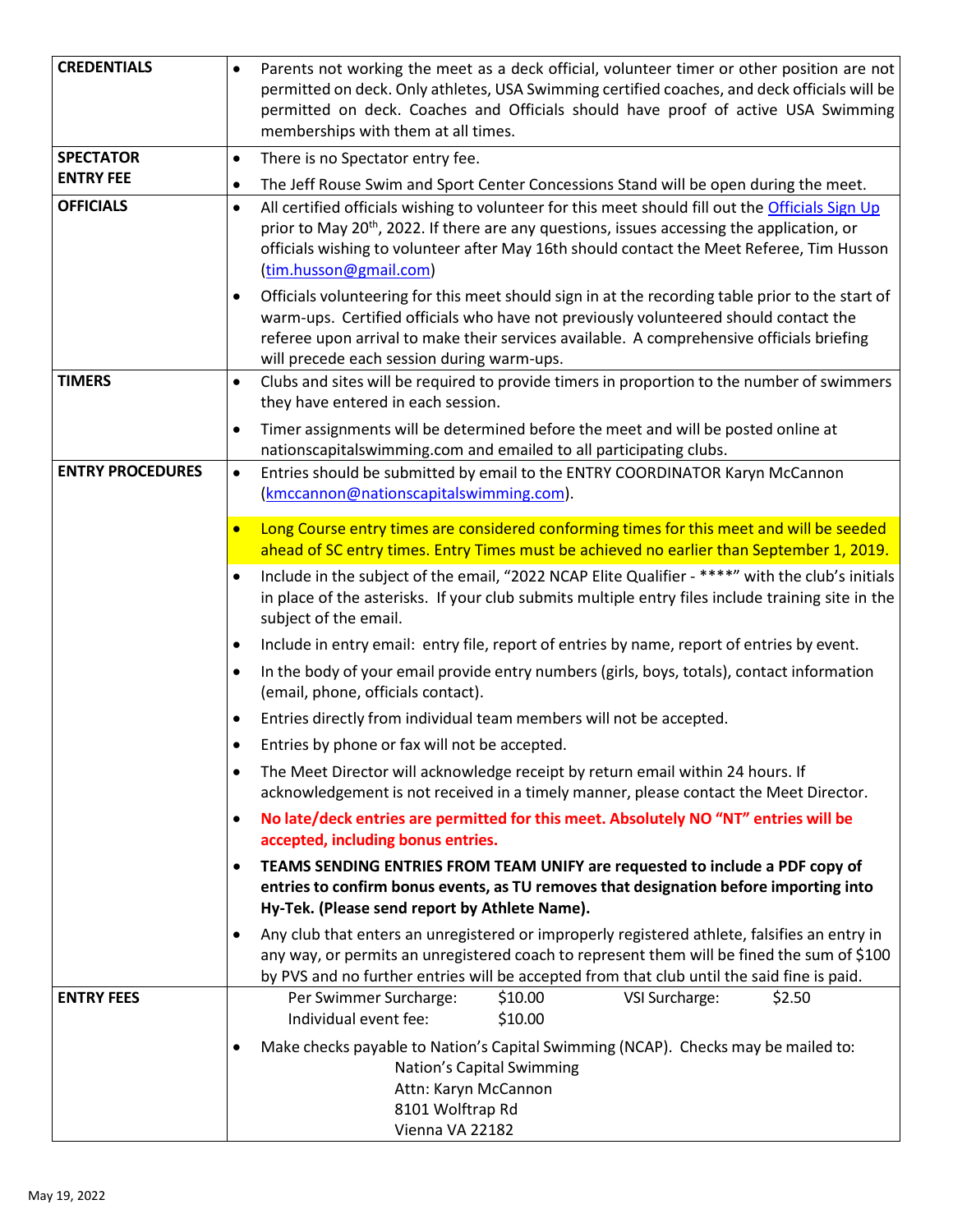#### **May 27-29, 2022**

### **OPEN EVENTS for FRIDAY and SATURDAY**

| FRIDAY May 27 @ Jeff Rouse                 |                |                |                                                                 |                |                |                    |  |
|--------------------------------------------|----------------|----------------|-----------------------------------------------------------------|----------------|----------------|--------------------|--|
| Warm-up 6:30-7:50 a.m. Events at 8:00 a.m. |                |                |                                                                 |                |                |                    |  |
|                                            |                |                | Positive Check In closes 30 minutes after the start of warm-ups |                |                |                    |  |
| <b>GIRLS EVENT#</b>                        | <b>NST SCY</b> | <b>NST LCM</b> | <b>EVENT</b>                                                    | <b>NST SCY</b> | <b>NST LCM</b> | <b>BOYS EVENT#</b> |  |
| 1                                          | 59.39          | 1:06.69        | Open 100 Fly                                                    | 54.69          | 1:00.89        | 2                  |  |
| 3                                          | 1:56.39        | 2:11.09        | Open 200 Free                                                   | 1:48.89        | 2:01.49        | 4                  |  |
| 5                                          | 1:09.19        | 1:18.29        | Open 100 Breast                                                 | 1:02.89        | 1:10.39        | 6                  |  |
| 7                                          | 2:11.49        | 2:26.99        | Open 200 Back                                                   | 2:00.99        | 2:15.39        | 8                  |  |
| 9                                          | 25.09          | 28.49          | Open 50 Free                                                    | 22.79          | 25.59          | 10                 |  |

| SATURDAY MAY 28 @ Jeff Rouse               |                |                |                                                                 |                |                |                    |  |
|--------------------------------------------|----------------|----------------|-----------------------------------------------------------------|----------------|----------------|--------------------|--|
| Warm-up 6:30-7:50 a.m. Events at 8:00 a.m. |                |                |                                                                 |                |                |                    |  |
|                                            |                |                | Positive Check In closes 30 minutes after the start of warm-ups |                |                |                    |  |
| <b>GIRLS EVENT#</b>                        | <b>NST SCY</b> | <b>NST LCM</b> | <b>EVENT</b>                                                    | <b>NST SCY</b> | <b>NST LCM</b> | <b>BOYS EVENT#</b> |  |
| 11                                         | 2:31.79        | 2:49.39        | Open 200 Breast                                                 | 2:17.79        | 2:32.99        | 12                 |  |
| 13                                         | 59.89          | 1:07.89        | Open 100 Back                                                   | 55.69          | 1:01.99        | 14                 |  |
| 15                                         | 2:13.69        | 2:28.99        | Open 200 IM                                                     | 2:02.19        | 2:16.59        | 16                 |  |
| 17                                         | 53.69          | 1:00.69        | Open 100 Free                                                   | 49.89          | 55.69          | 18                 |  |
| 19                                         | 2:14.49        | 2:29.49        | Open 200 Fly                                                    | 2:03.59        | 2:16.29        | 20                 |  |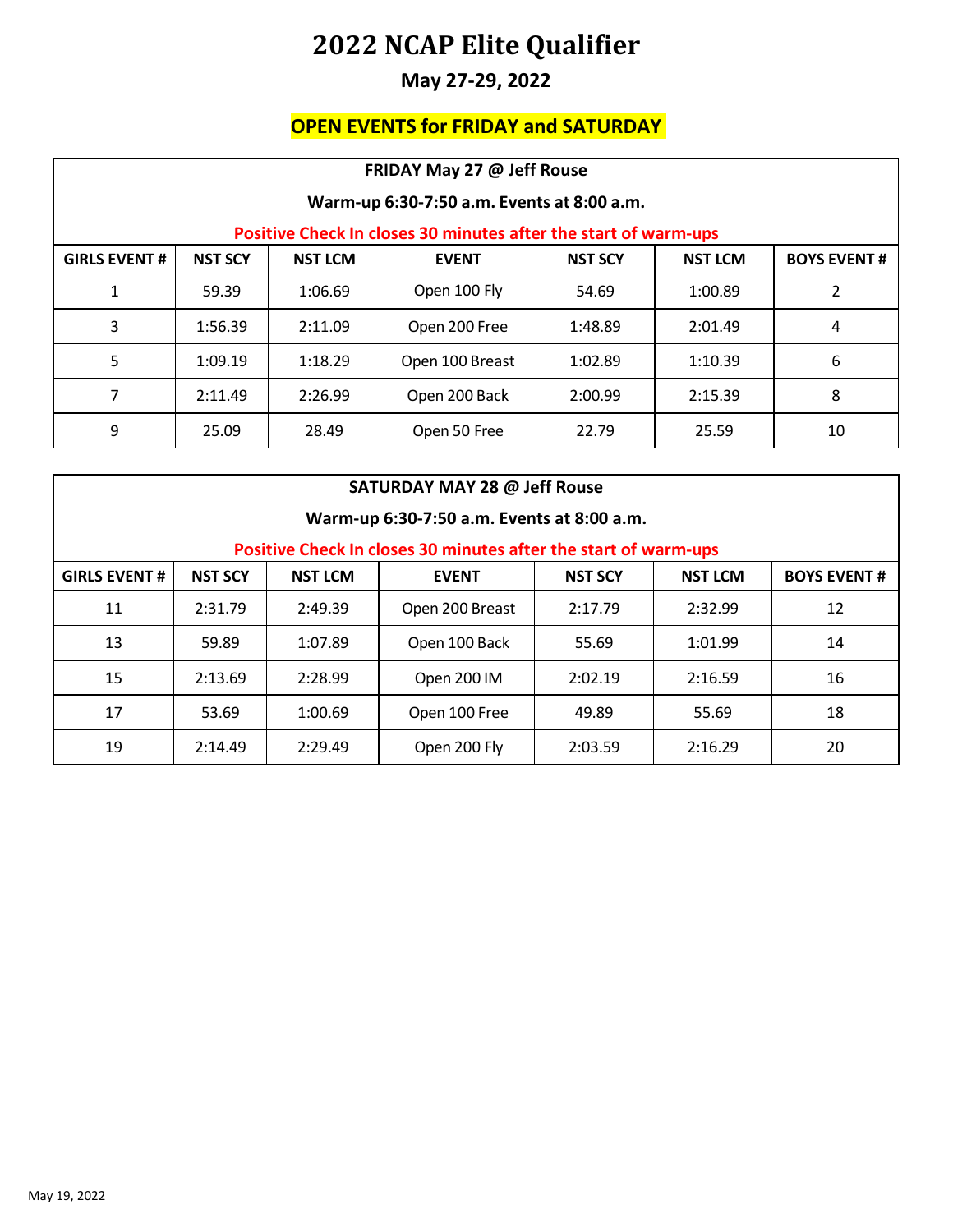### **May 27-29, 2022**

#### **TIMED FINAL EVENTS for FRIDAY and SATURDAY**

| FRIDAY May 27 @ Jeff Rouse                  |                                                                                                                                                           |                      |                    |                     |                     |  |  |  |
|---------------------------------------------|-----------------------------------------------------------------------------------------------------------------------------------------------------------|----------------------|--------------------|---------------------|---------------------|--|--|--|
| Warm-up 12:30-1:30 p.m. Events at 1:40 p.m. |                                                                                                                                                           |                      |                    |                     |                     |  |  |  |
|                                             | <b>All events are MIXED Timed Finals</b>                                                                                                                  |                      |                    |                     |                     |  |  |  |
|                                             | Positive Check In closes 30 minutes after the start of warm-ups                                                                                           |                      |                    |                     |                     |  |  |  |
| <b>EVENT#</b>                               | <b>GIRLS NST SCY</b>                                                                                                                                      | <b>GIRLS NST LCM</b> | <b>EVENT</b>       | <b>BOYS NST SCY</b> | <b>BOYS NST LCM</b> |  |  |  |
| 21                                          | 34.09                                                                                                                                                     | 38.29                | 12&Under 50 Fly    | 34.19               | 38.69               |  |  |  |
| 22                                          | 1:11.39                                                                                                                                                   | 1:21.09              | 13&Over 100 Fly    | 1:06.39             | 1:15.49             |  |  |  |
| 23                                          | 2:29.69                                                                                                                                                   | 2:50.39              | 12&Under 200 Free  | 2:24.59             | 2:45.19             |  |  |  |
| 24                                          | 2:22.19                                                                                                                                                   | 2:42.59              | 13&Over 200 Free   | 2:12.79             | 2:32.29             |  |  |  |
| 25                                          | 39.99                                                                                                                                                     | 45.49                | 12&Under 50 Breast | 39.59               | 45.39               |  |  |  |
| 26                                          | 1:22.39                                                                                                                                                   | 1:34.99              | 13&Over 100 Breast | 1:15.59             | 1:28.09             |  |  |  |
| 27                                          | 1:18.49                                                                                                                                                   | 1:31.09              | 12&Under 100 Back  | 1:15.79             | 1:29.09             |  |  |  |
| 28                                          | 2:35.39                                                                                                                                                   | 2:59.39              | 11&Over 200 Back   | 2:25.89             | 2:49.69             |  |  |  |
| 29                                          | 1:08.29                                                                                                                                                   | 1:18.49              | 12&Under 100 Free  | 1:05.89             | 1:15.69             |  |  |  |
| 30                                          | 13&Over 50 Free<br>30.29<br>34.59<br>27.89<br>31.99                                                                                                       |                      |                    |                     |                     |  |  |  |
|                                             | For Timed Final Events ONLY: In 11&Over events, events will be swum combined age groups,<br>but will be separated 11-12 and 13&Over for scoring purposes. |                      |                    |                     |                     |  |  |  |